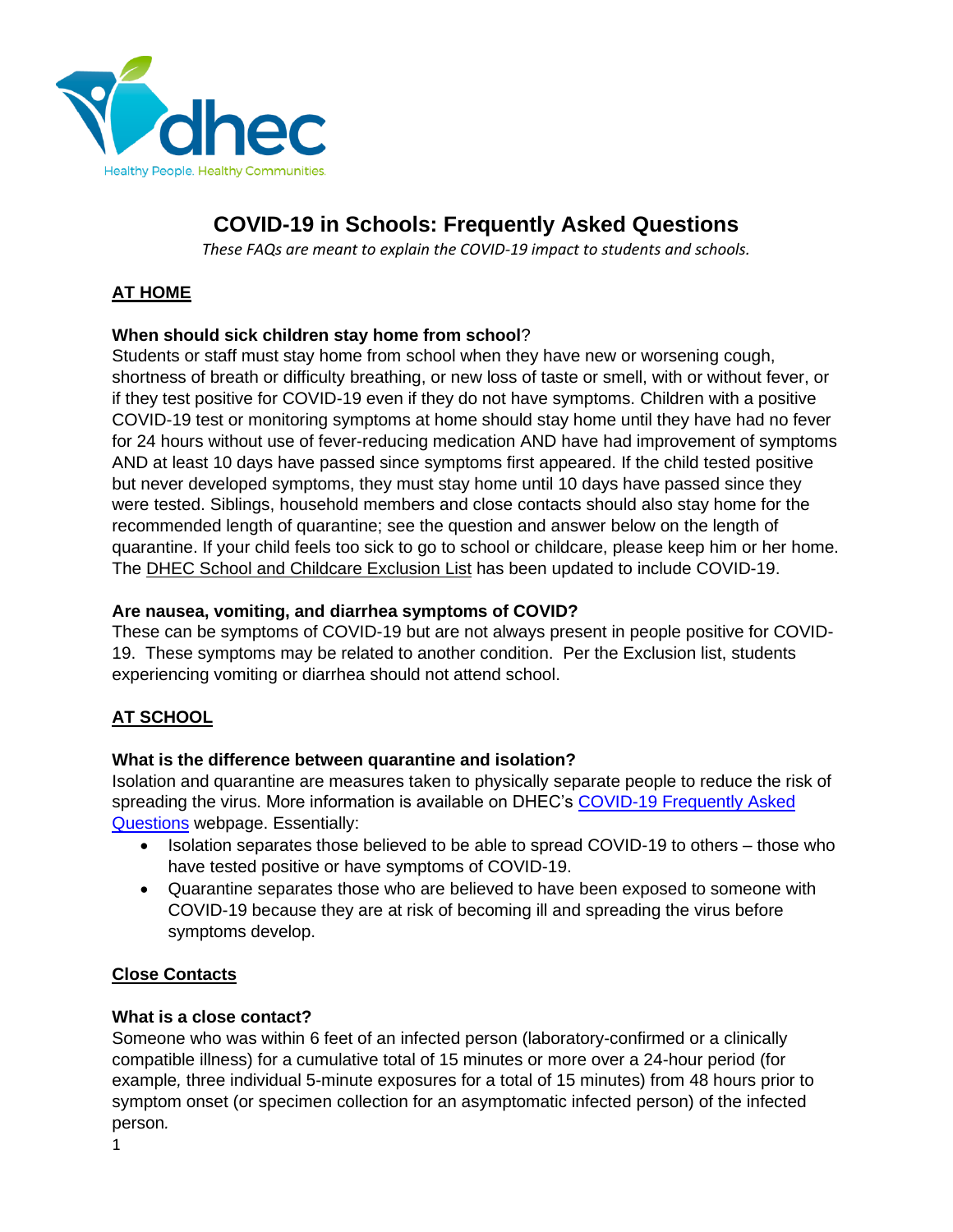The close contact definition excludes students who were within 3 to 6 feet of an infected student (laboratory-confirmed or a clinically compatible illness) if the exposed student(s) wore mask(s) during the exposure time. This exception does not apply to teachers, staff, or other adults in the indoor classroom setting. More information can be found in the [SC DHEC COVID-19 Guidance](https://scdhec.gov/sites/default/files/media/document/2021.2022-School-Guidance-Booklet-10.20.21.pdf)  [for K-12 Schools.](https://scdhec.gov/sites/default/files/media/document/2021.2022-School-Guidance-Booklet-10.20.21.pdf)

#### **Is testing recommended for close contacts?**

Yes, testing is recommended for people who have been in close contact with an infected person. For more information, please visit CDC's [contact website.](https://www.cdc.gov/coronavirus/2019-ncov/daily-life-coping/contact-tracing.html) DHEC encourages parents to allow students to participate in school testing programs if available.

#### **Will the sibling of a close contact be able to attend school?**

Yes, as long as the close contact does not develop symptoms or test positive.

# **If a non-household close contact to a case tests negative for COVID-19 during their**

**quarantine, does their quarantine end then, thus allowing them to return to school?** The standard quarantine period after close contact with someone contagious with COVID-19 is fourteen (14) days. CDC has provided two (2) [options to shorten](https://scdhec.gov/covid19/options-shorten-quarantine-covid-19) that time period that schools may choose to apply as long as all conditions listed are met. The schools will determine which quarantine options to apply to allow for return.

## **What is the guidance for a student living in a house with someone who has tested positive for COVID-19 and is in isolation? Do household members, including the student need to quarantine?**

Students who live in a house with someone positive for COVID-19 and are unable to separate from the infected person in the household, the student will need to quarantine for the entire isolation period of the family member (at least 10 days) plus an additional 14 days to assure they do not develop symptoms unless shortened quarantine options are available at the school. Those who can separate themselves from the infected person will need to quarantine for 14 days since last exposure to the infected person. Quarantine may not be necessary if the exposed person is vaccinated or previously infected within the previous 90 days.

## **Can close contacts be grouped in the same classroom instead of excluding them?** This is not recommended at this time.

## **If a teacher or classmate has close contact for short periods of time with a student positive for COVID-19 throughout the day, would we consider him/her a close contact if the close contact adds up to 15 minutes or more?**

Yes. If a teacher or classmate is spending periods of time in close contact with a student that add up to greater than 15 minutes throughout the day they would be considered a close contact.

## **If the school can assure 6 feet of physical distancing in a classroom, do the students still need to wear a mask in class to avoid being considered a close contact?**

Close contacts are generally defined as anyone who is within 6 feet of a positive case for greater than 15 minutes during the time a person can spread the disease to others. Wearing a mask is recommended, especially when physical distancing cannot be assured at all times. The [DHEC School Guidance](https://scdhec.gov/sites/default/files/media/document/2021.2022-School-Guidance-Booklet-10.20.21.pdf) provides the most up-to-date information regarding close contact definitions.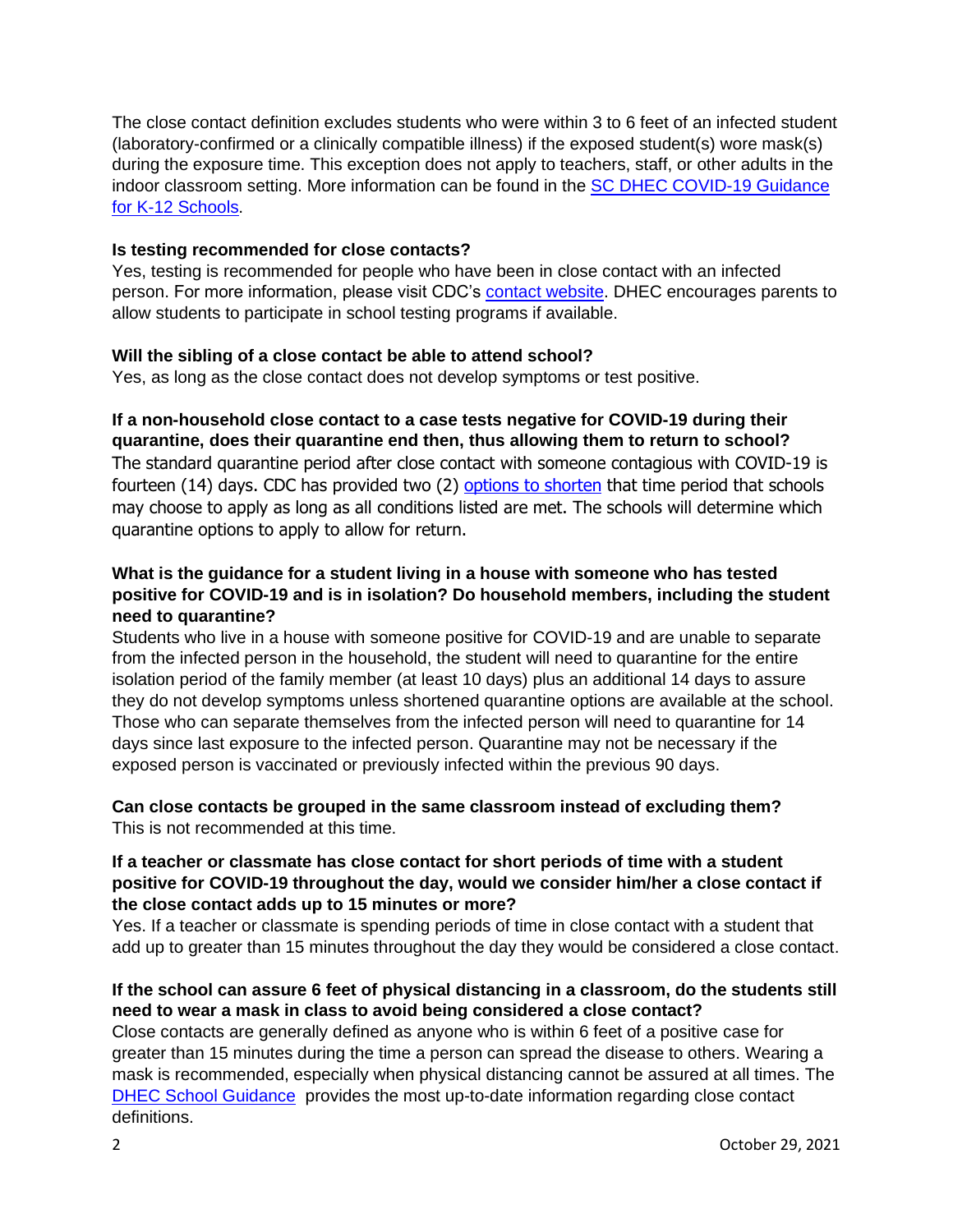## **What is the isolation guidance for someone who is showing signs of COVID-19 and waiting for test results?**

Someone showing signs of COVID-19 who is awaiting test results should remain in isolation until the test results are known. Isolation typically lasts 10 days from onset of symptoms. While awaiting test results, someone who is symptomatic should remain separate from others until the test results are known. Please notify your child's school of any positive COVID-19 test result.

**Why does the new close contact exclusion definition only apply to students?** The close contact definition in schools was determined based on differences in transmission dynamics between adults and children. The exception to the close contact definition was specifically developed to facilitate the ability to use 3 feet of distance between students in the indoor classroom setting.

## **Physical Distancing**

## **If a chorus class can provide for greater than 6 feet of physical distancing while singing, but not wearing a mask, would that get rid of the considerations of close contacts in the class?**

Chorus classes are of concern as singing might increase the distance respiratory droplets travel. It is highly recommended that chorus students spread *at least* 6 feet apart AND wear a mask when not singing, unless the class is outdoors and the distance can be maintained. It is preferable to hold practice outdoors when possible.

## **Is it OK for students to throw a football, kick a soccer ball, etc. in PE class if they maintain at least a 6-foot distance?**

Yes. Students can participate in physical activities if they are keeping a 6-foot distance. Wearing a mask is recommended, especially when physical distancing cannot be assured at all times. PE activities that can be done outdoors are preferred.

## **Case Investigations**

## **What will the case investigation process look like?**

When notified of a positive case from a community testing site or provider, DHEC staff will interview the person (or the parent/guardian if the case is a child) to determine the contagious period, potential close contacts, and to provide education about isolation. If there is an association with a school, DHEC will reach out to the school to request that the school perform contact tracing to determine any school related close contacts and provide guidance to prevent spread. External close contacts will be contacted by DHEC. If testing is performed by the school nurse, or athletic trainer, the nurse or trainer will report positive cases to DHEC for case investigation and the school will perform contact tracing for any school related close contacts.

## **If a student or faculty member is tested, how long will it take to get results?**

It depends upon which testing site the person attends. Testing sites are sponsored by a variety of partners and the time it takes to get results depends upon the laboratory used to process the samples and report the results. People should receive their results directly from the medical partner conducting the testing.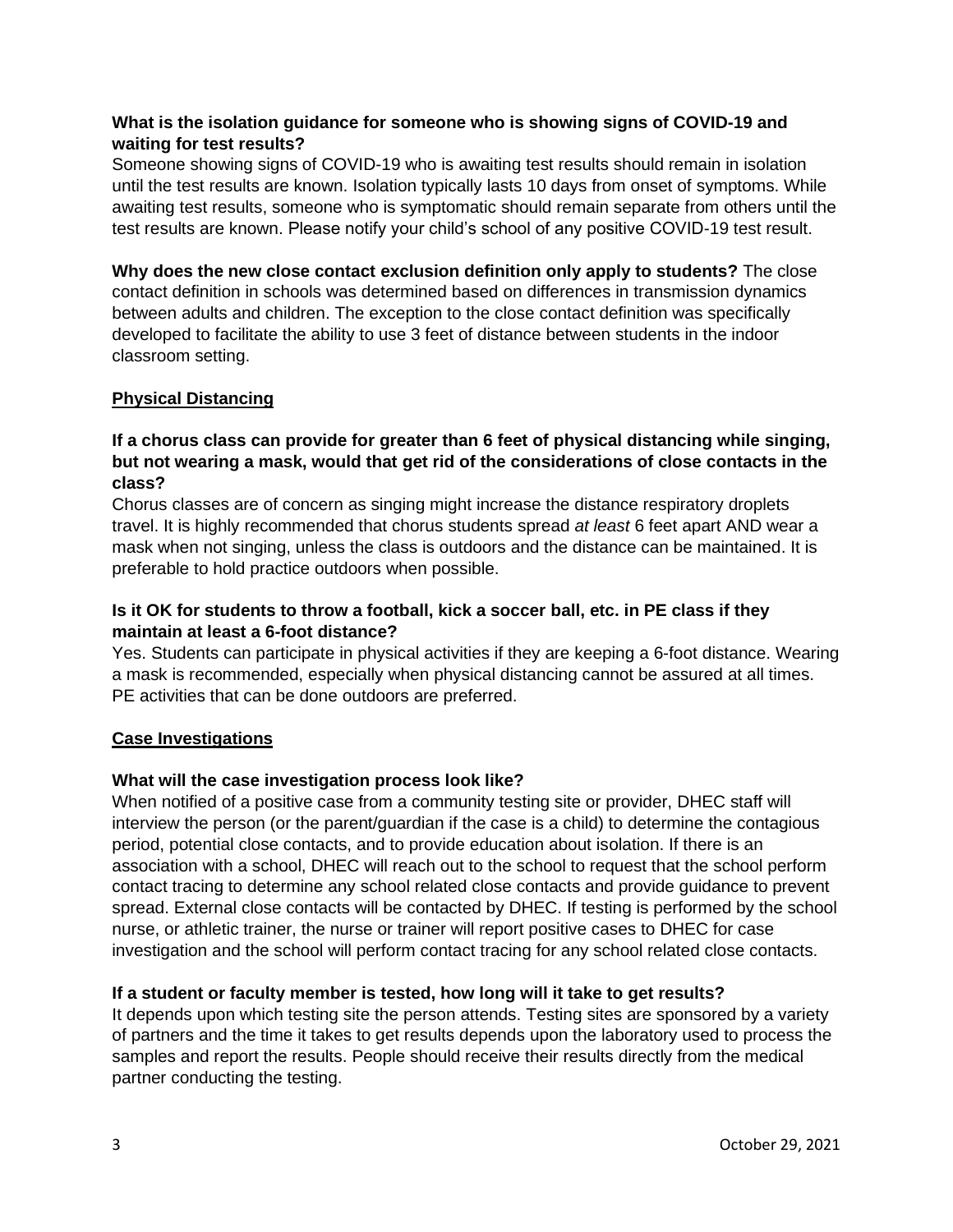## **If a teacher tests positive for COVID-19 but show no signs, can he/she still work?**

No, they cannot work. They should isolate as instructed.

## **If a teacher/staff is a close contact or household contact to a case but has no symptoms, can he/she continue to work?**

No, unless they are vaccinated or previously infected with COVID-19 during the past 90 days. Also, if a teacher/staff returns they must wear a mask until 14 days after the last exposure to the case.

## **How will the schools be notified if there is a positive case in the school?**

Notification may happen by different ways. The student's parent/guardian or the staff member should notify the school of their positive result. DHEC staff will call the principal or his/her designee to notify the school of a positive case that DHEC becomes aware of during case investigation. DHEC will only identify the person to the essential person(s) at the school, and the school must maintain the case's confidentiality.

## **Will the school be responsible for contact tracing?**

The school is responsible for performing contact tracing at the school level. During a DHEC case investigation, the nurse, principal or teacher may be asked to help assess and confirm close contacts.

**Who is responsible for sending notification letters to parents, the schools or DHEC?** Schools are responsible for the notification process, though they may choose to use standard notification letters provided to them by DHEC.

**Should the school be notifying the entire school/grade/classroom when there is a positive case in a class. And is the notification dependent on whether or not the class can safely social distance and/or mask?** Schools are responsible for the notification process to close contacts but may choose to notify others for awareness only.

**Can the school request proof of a positive exposure?** Yes. This would be a school/district decision.

## **Exclusion**

## **What document provides guidance about conditions that could lead to someone being removed from school due to illness?**

That information is found in the [School Exclusion List](https://www.scdhec.gov/health/child-teen-health/school-exclusion) posted on the DHEC website. There is also a [brochure](http://scdhec.gov/sites/default/files/Library/CR-010752.pdf) for parents.

## **If someone has symptoms but they are unable to be tested or their physician will not perform the test, are they excluded?**

The person can return if their physician thinks there is another likely diagnosis (e.g. they test positive for Strep), or if they receive a negative COVID test result, or if they complete the isolation period (it has been at least 10 days since their symptoms began, AND they have been free of their fever for 24 hours without the aid of fever-reducing medication, AND other symptoms are improved). Anyone interested in free, community testing can visit the DHEC [testing page](https://www.scdhec.gov/infectious-diseases/viruses/coronavirus-disease-2019-covid-19/covid-19-screening-testing-sites) .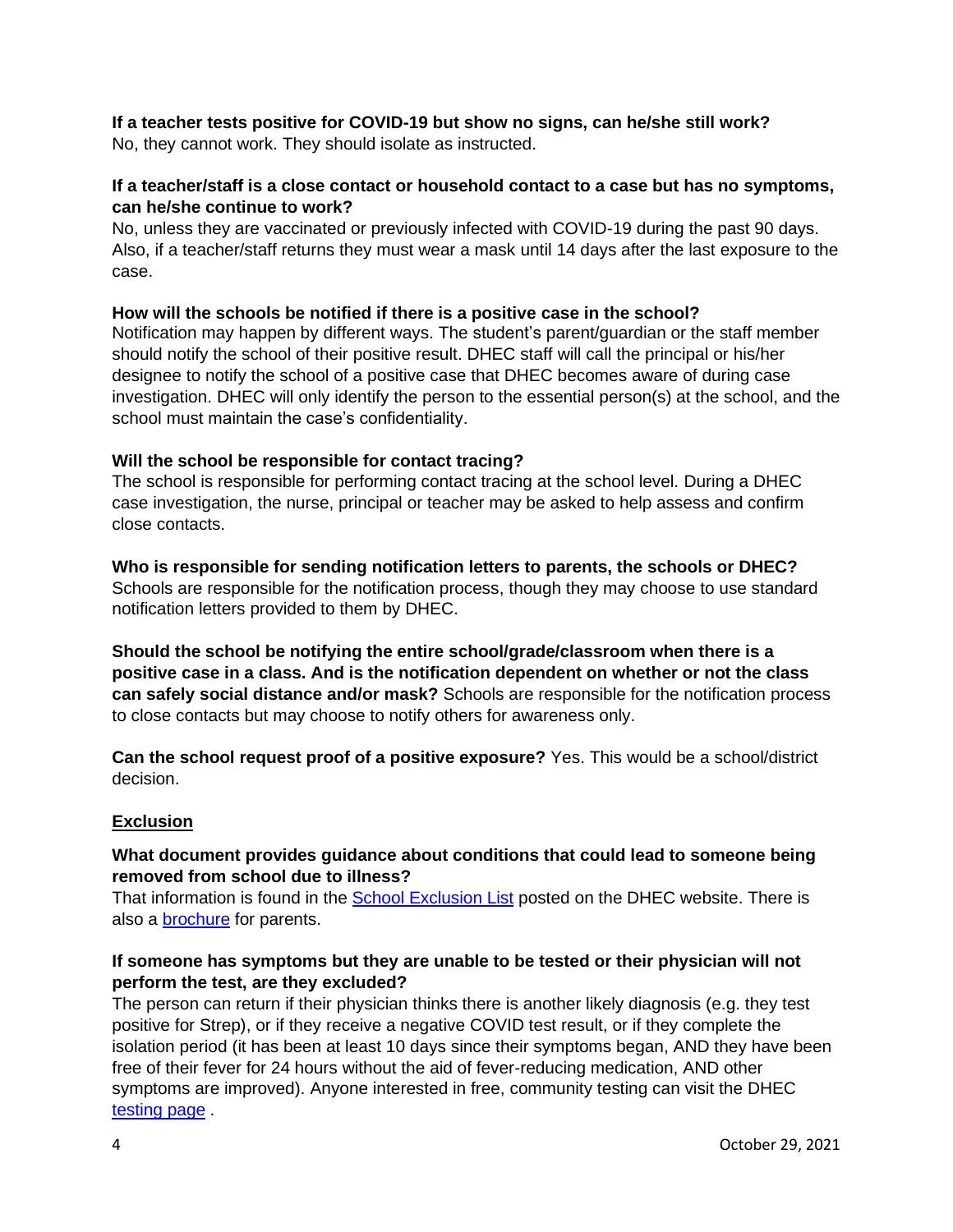#### **Can school nurses conduct testing?**

Yes. If they participate in the Schools COVID Testing Program with DHEC or other partner. These programs are optional.

## **If an employee has been in a group setting and is now showing COVID-19 symptoms and has test results pending, how do you handle others in the group? Are others OK to continue working?**

If the others in the group have no symptoms, they can continue working with heightened awareness and monitoring for signs/symptoms.

#### **Cleaning & Disinfection**

## **Does playground equipment need to be cleaned while in use (i.e. every time a different child uses a slide, swing, etc.)?**

Current studies indicate that the risk of catching COVID through touching objects is low. While increased cleaning measures are not harmful, normal and standard cleaning processes will suffice.

#### **Other than standard disinfection practices, are there other recommendations regarding shared musical instruments?**

Musicians should be spaced as far apart as possible, ideally farther than 6 feet apart, and separating practice groups should be considered. Students also should not share mouth pieces and instruments should be cleaned and disinfected between uses if shared among students.

## **Are there special considerations or recommendations regarding the use and disinfection of restrooms in or attached to the classrooms? Does the teacher need to clean it every time it is used? Does the student need to wear a mask while in the restroom?** Staff should assure the bathrooms are cleaned and disinfected routinely using disinfectants that are EPA-approved against SARS-CoV-2 virus, while paying special attention to high touch areas. Masks should be worn in the bathroom, including single use restrooms.

## **Testing**

#### **What happens if my child tests positive for one test and negative with another test?**

Repeat testing is not recommended unless the individual is asymptomatic, not a close contact, and was tested with an antigen test during routine screening. For those individuals with symptoms or those identified as a close contact, the positive test is accepted, and isolation must begin on the test date or start of symptoms. If there are concerns about differing results, it is best to consult with a healthcare provider for guidance on each individual situation. It is at the discretion of the school to determine applicable return date for students.

**A student was Covid-19 positive less than 3 months ago and is newly symptomatic. Do they need to quarantine?** The student should be excluded from school based on symptoms. It is recommended for the student to visit a healthcare provider for evaluation to determine the cause of the illness.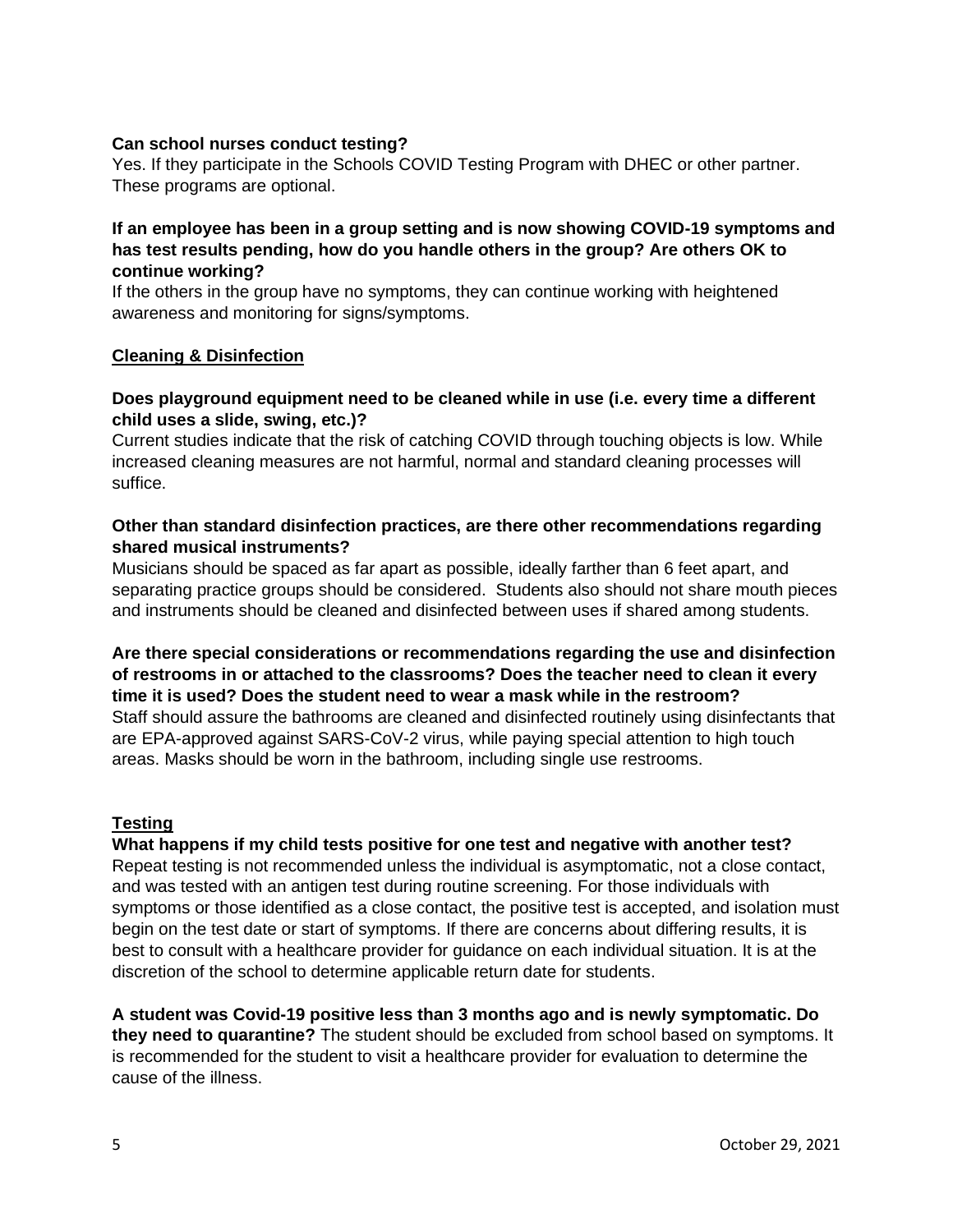**An asymptomatic fully vaccinated teacher tested positive with a PCR test, and then negative on a PCR test two days later. Can she return to school?** The teacher should be excluded from school based on the positive test result. If there are differing results, it is best to consult with a healthcare provider for guidance. It is at the discretion of the school to determine applicable return date for teachers/staff.

**Can results from an at-home testing device be used in school settings?** It is at the discretion of the school as to whether they will allow for use of at-home self-tests. At-home selftest are not reportable to DHEC and may not be used to verify infection to prevent future quarantine in the next 90 days if exposed.

## **My child tested positive for antibodies which indicate they had Covid 19 disease, why do they need to quarantine?**

Antibodies are only one type of immune protection which our bodies make when exposed to a disease. At this time, antibody testing does not correlate to the level of protection or the longevity of protection so people with a presence of antibodies must still quarantine.

## **Miscellaneous**

## **What is the data threshold for closing a school or classroom?**

There is no defined standard or threshold for closing schools or classrooms but DHEC has provided some thresholds to consider, and these can be found in the [DHEC School Guidance](https://scdhec.gov/sites/default/files/media/document/2021.2022-School-Guidance-Booklet-10.20.21.pdf)  [Booklet.](https://scdhec.gov/sites/default/files/media/document/2021.2022-School-Guidance-Booklet-10.20.21.pdf) Many factors would need to be considered, including for example, not just the number of cases but also the distribution of cases within a school and their timing, vaccination rates, etc. DHEC does not make closure decisions but works closely with school officials to help them make the best decisions for the students and teachers.

## **Is there a recommended number of "hygiene breaks" (i.e. time to wash hands) for children?**

It is recommended that children (and adults) wash their hands routinely and thoroughly throughout the day, particularly before eating, after using the restroom and when hands are soiled or dirtied. There is no specific recommendation on how often hands should be washed.

## **At what temperature reading would a school send a student or staff member home?**

If a student or staff member has a temperature of 100.4°F or greater, they should be sent home, regardless of whether or not they have any other symptoms. Children or staff with temperatures between 100.1°F and 100.3°F should be excluded under the influenza-like illness (ILI) criteria if they also have cough and/or sore throat with no other known cause. Refer to the [School](https://www.scdhec.gov/health/child-teen-health/school-exclusion)  **[Exclusion List](https://www.scdhec.gov/health/child-teen-health/school-exclusion) for more information.** 

## **Does DHEC recommend routine temperature screenings in the schools?**

While this practice is not harmful, it is not a specific recommendation. However, it is recommended that parents monitor their children at home for symptoms.